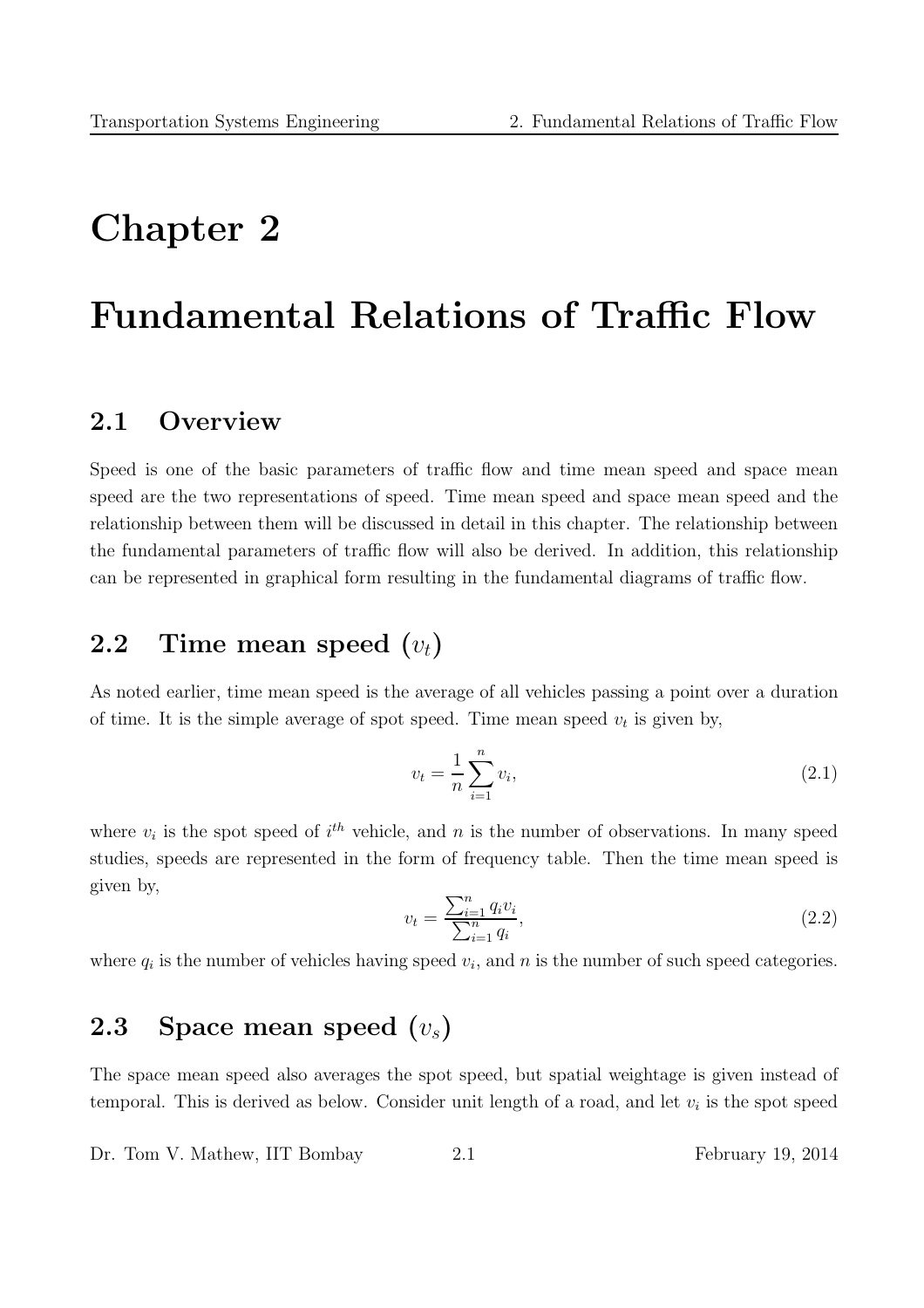of  $i^{th}$  vehicle. Let  $t_i$  is the time the vehicle takes to complete unit distance and is given by  $\frac{1}{v_i}$ . If there are *n* such vehicles, then the average travel time  $t_s$  is given by,

$$
t_s = \frac{\Sigma t_i}{n} = \frac{1}{n} \Sigma \frac{1}{v_i}.\tag{2.3}
$$

If  $t_{av}$  is the average travel time, then average speed  $v_s = \frac{1}{t_s}$  $\frac{1}{t_s}$ . Therefore, from the above equation,

$$
v_s = \frac{n}{\sum_{i=1}^n \frac{1}{v_i}}.\tag{2.4}
$$

This is simply the harmonic mean of the spot speed. If the spot speeds are expressed as a frequency table, then,

$$
v_s = \frac{\sum_{i=1}^n q_i}{\sum_{i=1}^n \frac{q_i}{v_i}}
$$
\n(2.5)

where  $q_i$  vehicle will have  $v_i$  speed and  $n_i$  is the number of such observations.

#### Numerical Example

If the spot speeds are 50, 40, 60, 54 and 45, then find the time mean speed and space mean speed.

**Solution** Time mean speed  $v_t$  is the average of spot speed. Therefore,  $v_t = \frac{\Sigma v_i}{n} = \frac{50+40+60+54+45}{5}$  $\frac{249}{5}$  = 49.8. Space mean speed is the harmonic mean of spot speed. Therefore,  $v_s = \frac{n}{\Sigma^2}$  $\Sigma \frac{1}{v_i}$ =  $\frac{5}{\frac{1}{50} + \frac{1}{40} + \frac{1}{60} + \frac{1}{54} + \frac{1}{45}} = \frac{5}{0.12} = 48.82.$ 

#### Numerical Example

The results of a speed study is given in the form of a frequency distribution table. Find the time mean speed and space mean speed.

| speed range | frequency |
|-------------|-----------|
| $2 - 5$     |           |
| 6-9         |           |
| $10 - 13$   | 0         |
| 14-17       |           |

Solution The time mean speed and space mean speed can be found out from the frequency table given below. First, the average speed is computed, which is the mean of the speed range. For example, for the first speed range, average speed,  $v_i = \frac{2+5}{2} = 3.5$  seconds. The volume of flow  $q_i$  for that speed range is same as the frequency. The terms  $v_i.q_i$  and  $\frac{q_i}{v_i}$  are also tabulated,

Dr. Tom V. Mathew, IIT Bombay 2.2 February 19, 2014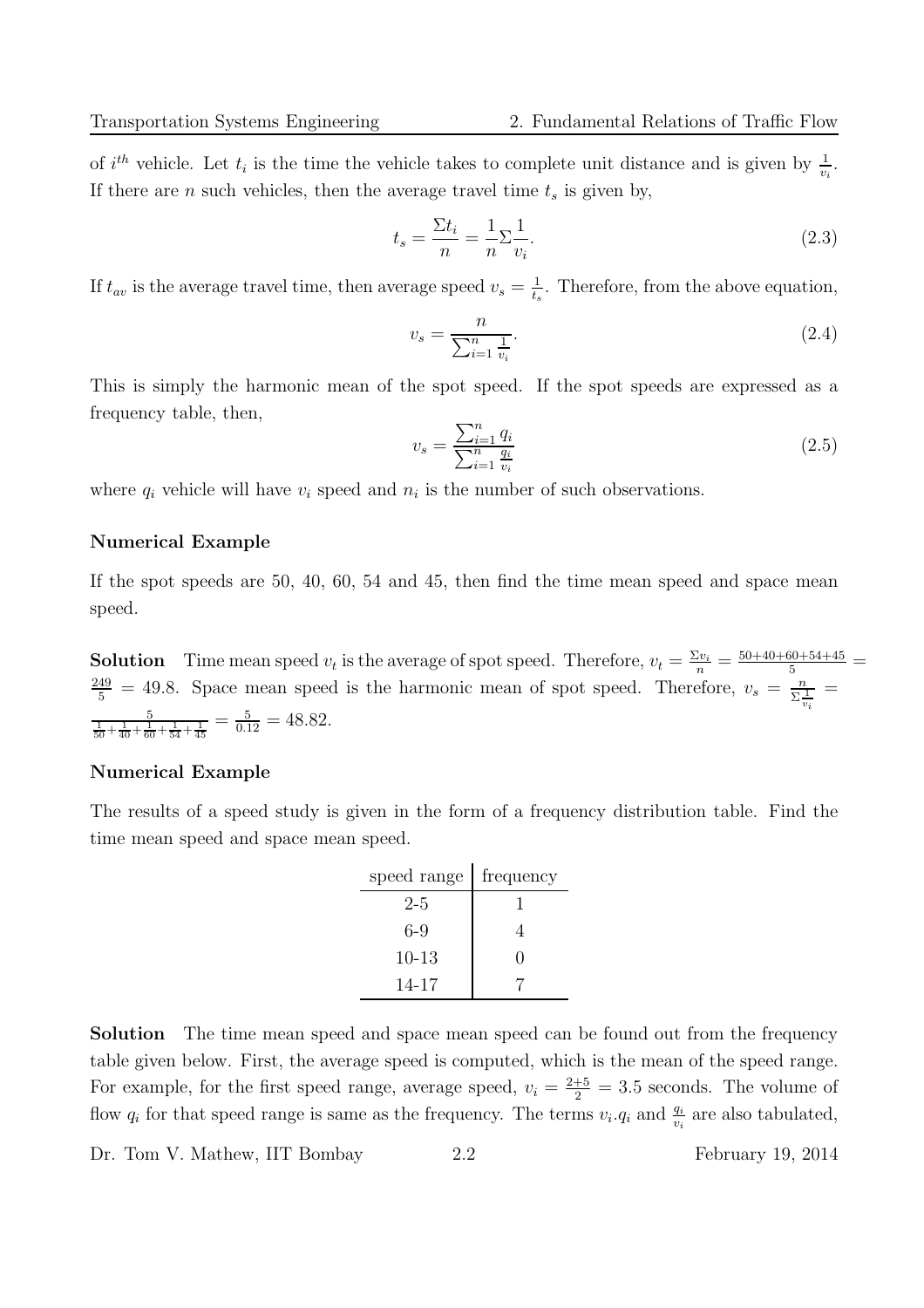| No.                         | speed range | average speed $(v_i)$ | volume of flow $(q_i)$ | $v_iq_i$ | $\frac{q_i}{v_i}$ |
|-----------------------------|-------------|-----------------------|------------------------|----------|-------------------|
|                             | $2-5$       | 3.5                   |                        | 3.5      | 2.29              |
| $\mathcal{D}_{\mathcal{L}}$ | $6-9$       | 7.5                   |                        | 30.0     | 0.54              |
| 3                           | $10-13$     | 11.5                  |                        |          |                   |
|                             | 14-17       | 15.5                  |                        | 108.5    | 0.45              |
|                             | total       |                       | 12                     | 142      | 3.28              |

Transportation Systems Engineering 2. Fundamental Relations of Traffic Flow



Figure 2:1: Illustration of relation between time mean speed and space mean speed

and their summations given in the last row. Time mean speed can be computed as,  $v_t = \frac{\sum q_i v_i}{\sum q_i}$  $\frac{q_i v_i}{\Sigma q_i} =$  $\frac{142}{12} = 11.83$ . Similarly, space mean speed can be computed as,  $v_s = \frac{\sum q_i}{\sum \frac{q_i}{n}}$  $\Sigma \frac{\ddot{q}_i}{v_i}$  $=\frac{12}{3.28} = 3.65.$ 

# 2.4 Illustration of mean speeds

In order to understand the concept of time mean speed and space mean speed, following illustration will help. Let there be a road stretch having two sets of vehicle as in figure 2:1. The first vehicle is traveling at 10m/s with 50 m spacing, and the second set at 20m/s with 100 m spacing. Therefore, the headway of the slow vehicle  $h_s$  will be 50 m divided by 10 m/s which is 5 sec. Therefore, the number of slow moving vehicles observed at A in one hour  $n_s$ will be  $60/5 = 12$  vehicles. The density K is the number of vehicles in 1 km, and is the inverse of spacing. Therefore,  $K_s = 1000/50 = 20$  vehicles/km. Therefore, by definition, time mean speed  $v_t$  is given by  $v_t = \frac{12 \times 10 + 12 \times 20}{24} = 15 \frac{m}{s}$ . Similarly, by definition, space mean speed is the mean of vehicle speeds over time. Therefore,  $v_s = \frac{20 \times 10 + 10 \times 20}{30} = 13.3 \ m/s$ . This is same as the harmonic mean of spot speeds obtained at location A; ie  $v_s = \frac{24}{12 \times 1 + 1}$  $\frac{24}{12\times\frac{1}{10}+12\times\frac{1}{20}}=13.3 \; m/s.$  It may be noted that since harmonic mean is always lower than the arithmetic mean, and also as observed, space mean speed is always lower than the time mean speed. In other words, space mean speed weights slower vehicles more heavily as they occupy the road stretch for longer

Dr. Tom V. Mathew, IIT Bombay 2.3 February 19, 2014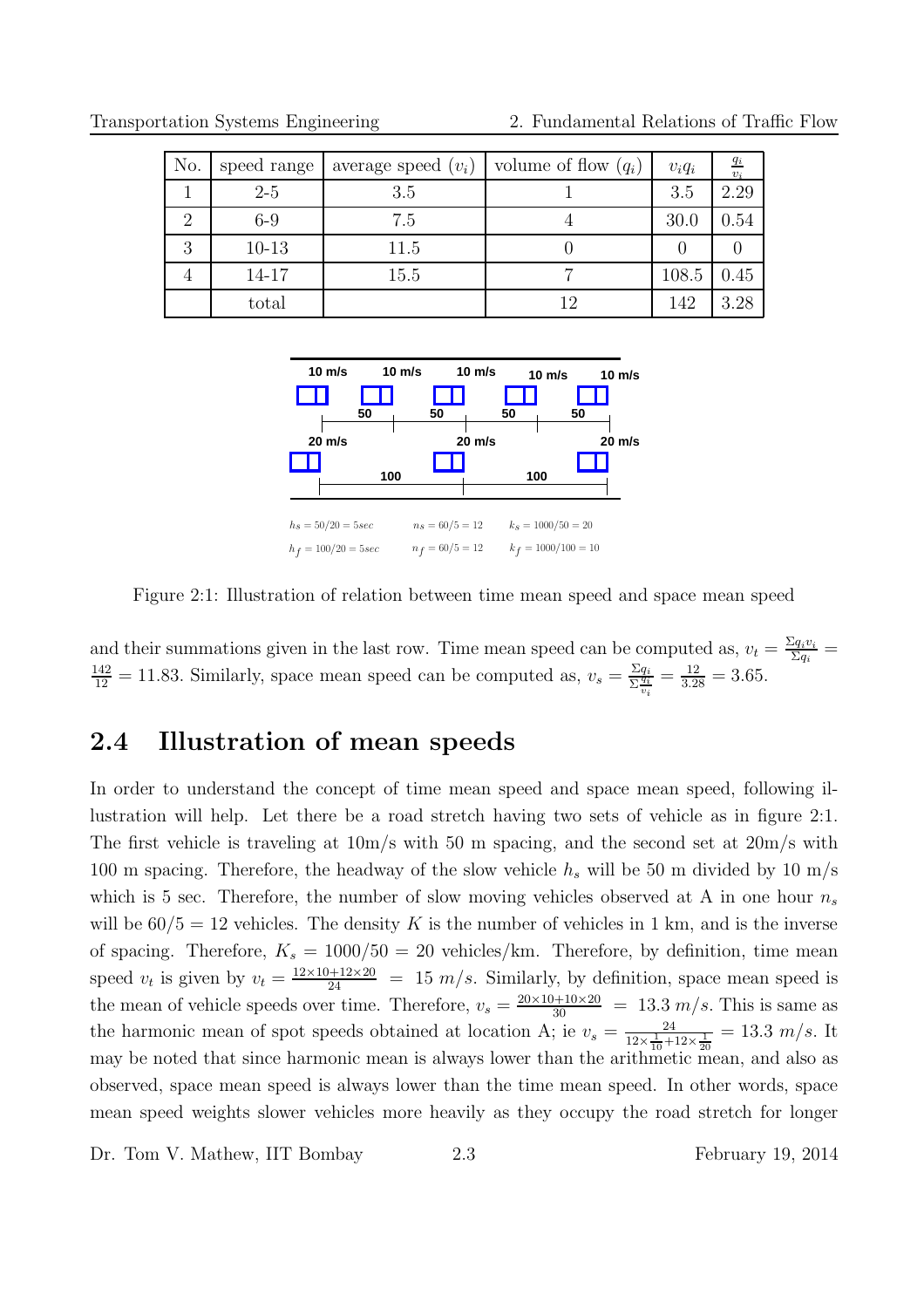duration of time. For this reason, in many fundamental traffic equations, space mean speed is preferred over time mean speed.

# 2.5 Relation between time mean speed and space mean speed

The relation between time mean speed $(v_t)$  and space mean speed $(v_s)$  is given by the following relation:

$$
v_t = v_s + \frac{\sigma^2}{v_s} \tag{2.6}
$$

where, $\sigma^2$  is the standard deviation of the spot speed. The derivation of the formula is given in the next subsection. The standard deviation  $(\sigma^2)$  can be computed in the following equation:

$$
\sigma^2 = \frac{\Sigma q_i v_i^2}{\Sigma q_i} - (v_t)^2 \tag{2.7}
$$

where,  $q_i$  is the frequency of the vehicle having  $v_i$  speed.

#### 2.5.1 Derivation of the relation

The relation between time mean speed and space mean speed can be derived as below. Consider a stream of vehicles with a set of sub-stream flow  $q_1, q_2, \ldots q_i, \ldots q_n$  having speed  $v_1, v_2, \ldots v_i$ ,  $\dots v_n$ . The fundamental relation between flow(q), density(k) and mean speed  $v_s$  is,

$$
q = k \times v_s \tag{2.8}
$$

Therefore for any sub-stream  $q_i$ , the following relationship will be valid.

$$
q_i = k_i \times v_i \tag{2.9}
$$

The summation of all sub-stream flows will give the total flow q:

$$
\Sigma q_i = q. \tag{2.10}
$$

Similarly the summation of all sub-stream density will give the total density  $k$ .

$$
\Sigma k_i = k. \tag{2.11}
$$

Let  $f_i$  denote the proportion of sub-stream density  $k_i$  to the total density  $k$ ,

$$
f_i = \frac{k_i}{k}.\tag{2.12}
$$

Dr. Tom V. Mathew, IIT Bombay 2.4 February 19, 2014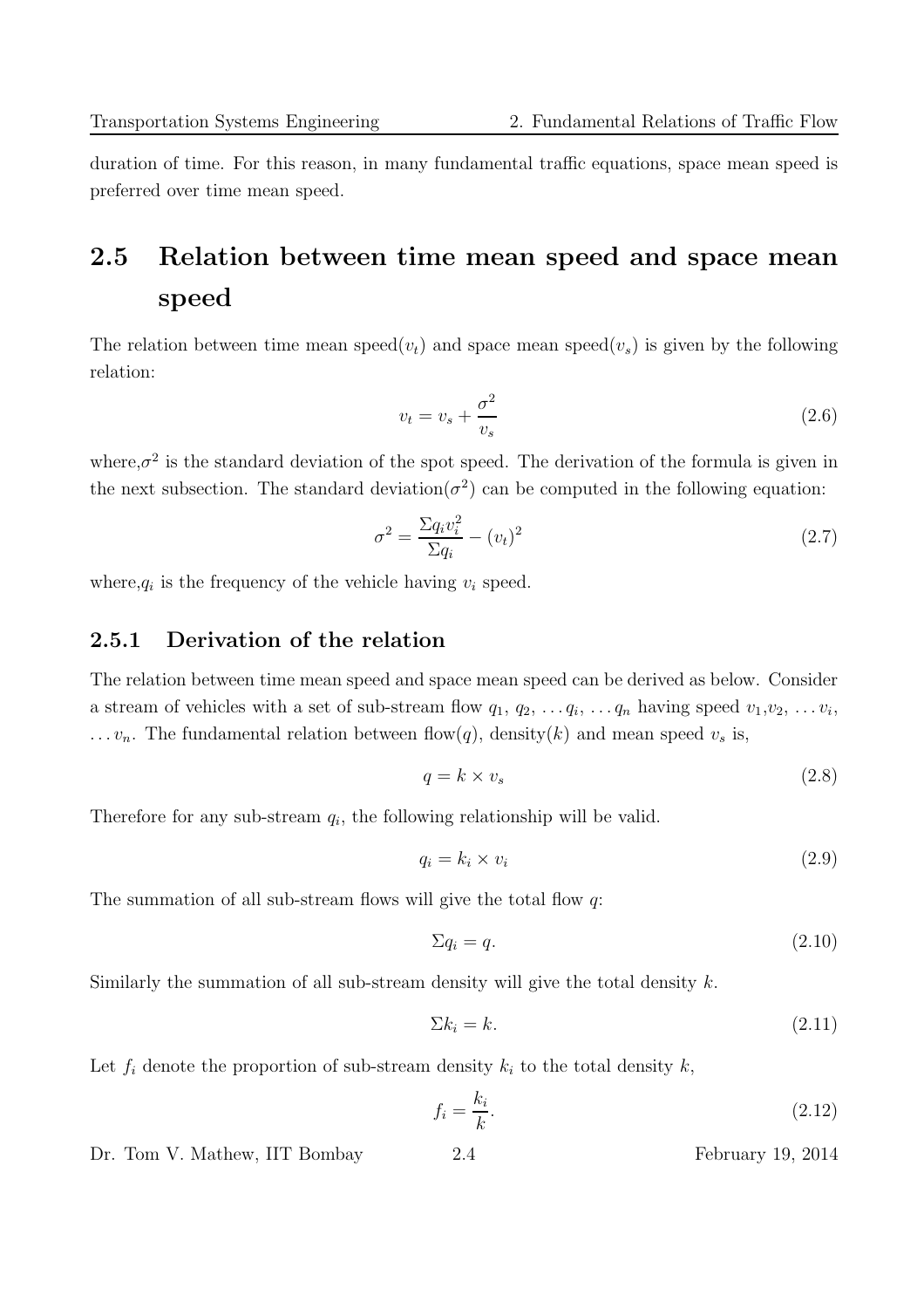Space mean speed averages the speed over space. Therefore, if  $k_i$  vehicles has  $v_i$  speed, then space mean speed is given by,

$$
v_s = \frac{\sum k_i v_i}{k}.\tag{2.13}
$$

Time mean speed averages the speed over time. Therefore,

$$
v_t = \frac{\sum q_i v_i}{q}.\tag{2.14}
$$

Substituting 2.9,  $v_t$  can be written as,

$$
v_t = \frac{\sum k_i v_i^2}{q} \tag{2.15}
$$

Rewriting the above equation and substituting 2.12, and then substituting 2.8, we get,

$$
v_t = k \sum_{k=0}^{n} v_i^2
$$

$$
= \frac{k \sum f_i v_i^2}{q}
$$

$$
= \frac{\sum f_i v_i^2}{v_s}
$$

By adding and subtracting  $v_s$  and doing algebraic manipulations,  $v_t$  can be written as,

$$
v_t = \frac{\sum f_i (v_s + (v_i - v_s))^2}{v_s} \tag{2.16}
$$

$$
= \frac{\sum f_i(v_s)^2 + (v_i - v_s)^2 + 2.v_s.(v_i - v_s)}{v_s} \tag{2.17}
$$

$$
= \frac{\sum f_i v_s^2}{v_s} + \frac{\sum f_i (v_i - v_s)^2}{v_s} + \frac{2.v_s \cdot \sum f_i (v_i - v_s)}{v_s} \tag{2.18}
$$

The third term of the equation will be zero because  $\Sigma f_i(v_i - v_s)$  will be zero, since  $v_s$  is the mean speed of  $v_i$ . The numerator of the second term gives the standard deviation of  $v_i$ .  $\Sigma f_i$ by definition is 1.Therefore,

$$
v_t = v_s \Sigma f_i + \frac{\sigma^2}{v_s} + 0 \tag{2.19}
$$

$$
= v_s + \frac{\sigma^2}{v_s} \tag{2.20}
$$

Hence, time mean speed is space mean speed plus standard deviation of the spot speed divided by the space mean speed. Time mean speed will be always greater than space mean speed since standard deviation cannot be negative. If all the speed of the vehicles are the same, then spot speed, time mean speed and space mean speed will also be same.

Dr. Tom V. Mathew, IIT Bombay 2.5 February 19, 2014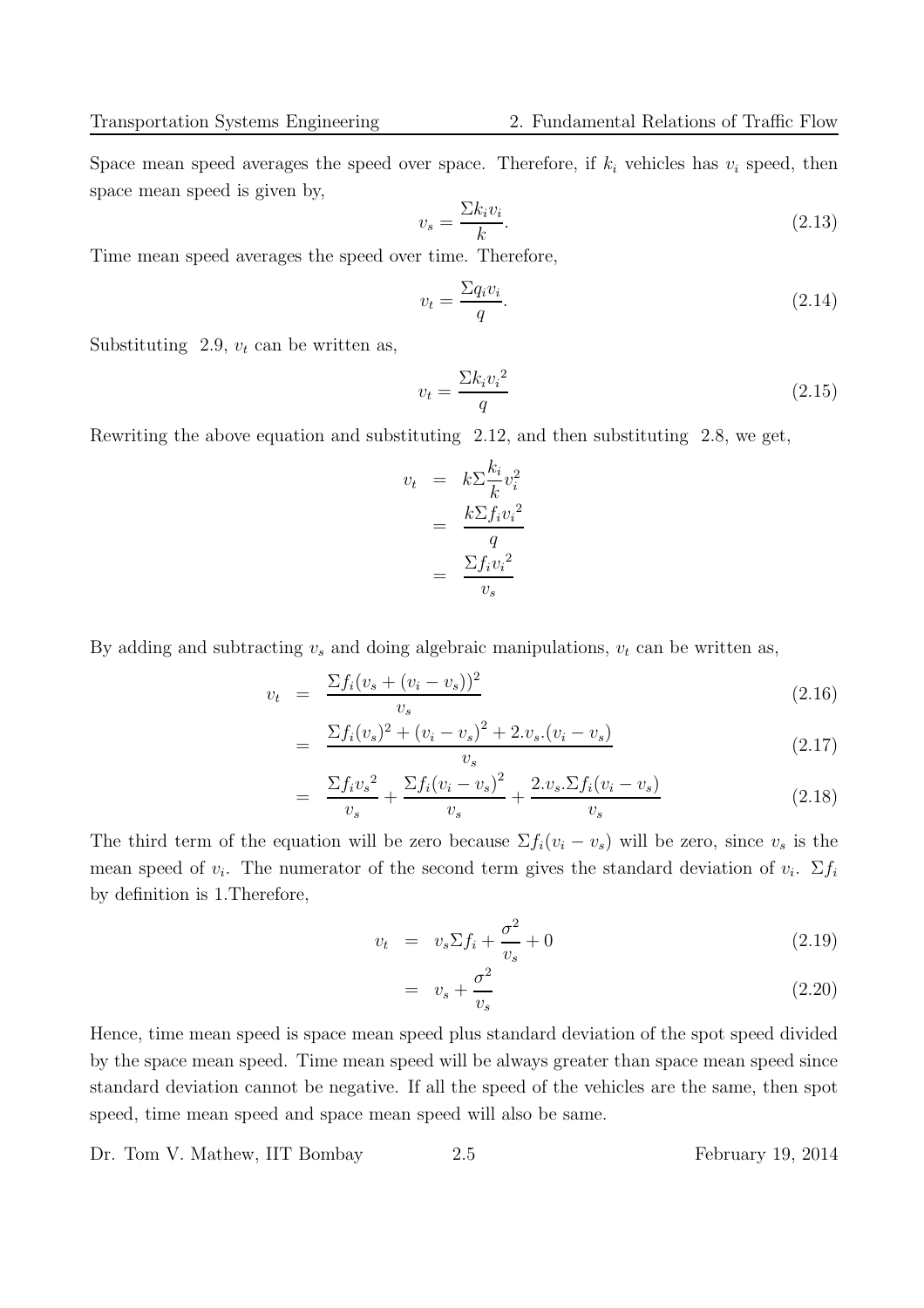Transportation Systems Engineering 2. Fundamental Relations of Traffic Flow

| No.            | speed<br>range<br>$v^l < v < v^u$ | mid interval<br>$v_i = \frac{v_l + v_u}{2}$ | flow<br>$q_i$ | $q_i v_i$ | $v_i^2$ | $q_i v_i^2$ | $q_i/v_i$ |
|----------------|-----------------------------------|---------------------------------------------|---------------|-----------|---------|-------------|-----------|
| $\mathbf{1}$   | $0 - 10$                          | 5                                           | 6             | 30        | 25      | 150         | 6/5       |
| $\overline{2}$ | $10 - 20$                         | 15                                          | 16            | 240       | 225     | 3600        | 16/15     |
| 3              | $20 - 30$                         | 20                                          | 24            | 600       | 625     | 15000       | 24/25     |
| $\overline{4}$ | 30-40                             | 25                                          | 25            | 875       | 1225    | 30625       | 25/35     |
| $\overline{5}$ | $40 - 50$                         | 30                                          | 17            | 765       | 2025    | 34425       | 17/45     |
|                | total                             |                                             | 88            | 2510      |         | 83800       | 4.3187    |

#### Numerical Example

For the data given below,compute the time mean speed and space mean speed. Also verify the relationship between them. Finally compute the density of the stream.

| speed range | frequency |
|-------------|-----------|
| $0 - 10$    | 5         |
| $10 - 20$   | 15        |
| $20 - 30$   | 20        |
| $30 - 40$   | 25        |
| 40-50       | 30        |

**Solution** The solution of this problem consist of computing the time mean speed  $v_t$  =  $\Sigma q_i v_i$  $\frac{\Sigma q_i v_i}{\Sigma q_i}$ , space mean speed  $v_s = \frac{\Sigma q_i}{\Sigma q_i}$ , verifying their relation by the equation  $v_t = v_s + \frac{\sigma^2}{v_s}$ using this to compute the density. To verify their relation, the standard deviation also need to  $\frac{\sigma^2}{v_s}$ , and be computed  $\sigma^2 = \frac{\Sigma qv^2}{\Sigma q} - v_t^2$ . For convenience, the calculation can be done in a tabular form as shown in table 2.5.1.

The time mean speed $(v_t)$  is computed as:

$$
v_t = \frac{\Sigma q_i v_i}{\Sigma q_i}
$$

$$
= \frac{2510}{88} = 28.52
$$

Dr. Tom V. Mathew, IIT Bombay 2.6 February 19, 2014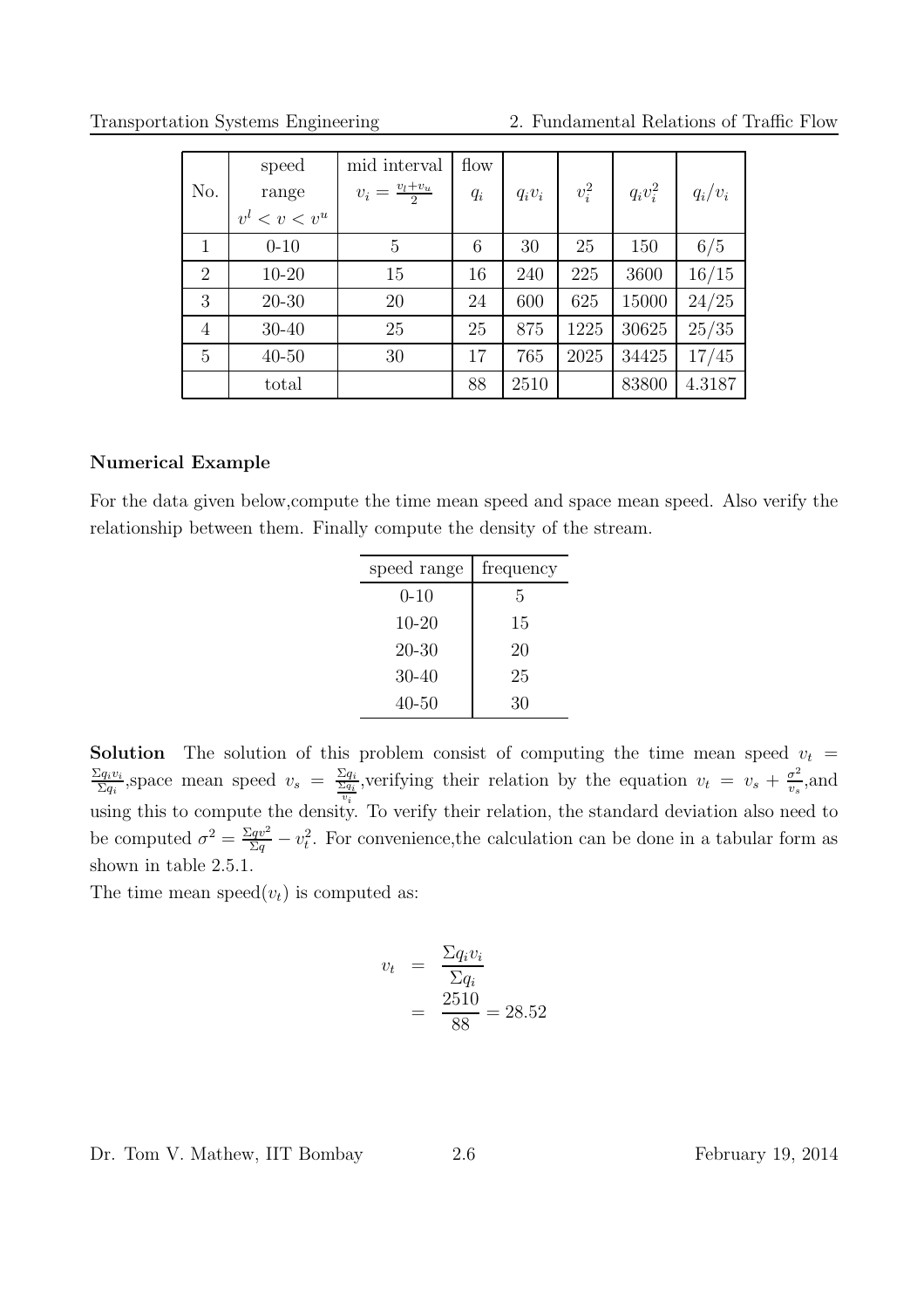The space mean speed can be computed as:

$$
v_s = \frac{\Sigma q_i}{\frac{\Sigma q_i}{v_i}}
$$

$$
= \frac{88}{4.3187} = 20.38
$$

The standard deviation can be computed as:

$$
\sigma^2 = \frac{\Sigma q v^2}{\Sigma q} - v_t^2
$$
  
= 
$$
\frac{83800}{88} - 28.52^2 = 138.727
$$

The time mean speed can also  $v_t$  can also be computed as:

$$
v_t = v_s + \frac{\sigma^2}{v_s} = 20.38 + \frac{138.727}{20.38} = 27.184
$$

The density can be found as:

$$
k = \frac{q}{v} = \frac{88}{20.38} = 4.3
$$
 vehicle/km

### 2.6 Fundamental relations of traffic flow

The relationship between the fundamental variables of traffic flow, namely speed, volume, and density is called the fundamental relations of traffic flow. This can be derived by a simple concept. Let there be a road with length  $v \text{ km}$ , and assume all the vehicles are moving with  $v$  $km/hr.(Fig 2:2).$  Let the number of vehicles counted by an observer at A for one hour be  $n_1$ . By definition, the number of vehicles counted in one hour is flow $(q)$ . Therefore,

$$
n_1 = q.\t\t(2.21)
$$

Similarly, by definition, density is the number of vehicles in unit distance. Therefore number of vehicles  $n_2$  in a road stretch of distance  $v_1$  will be density  $\times$  distance. Therefore,

$$
n_2 = k \times v. \tag{2.22}
$$

Dr. Tom V. Mathew, IIT Bombay 2.7 February 19, 2014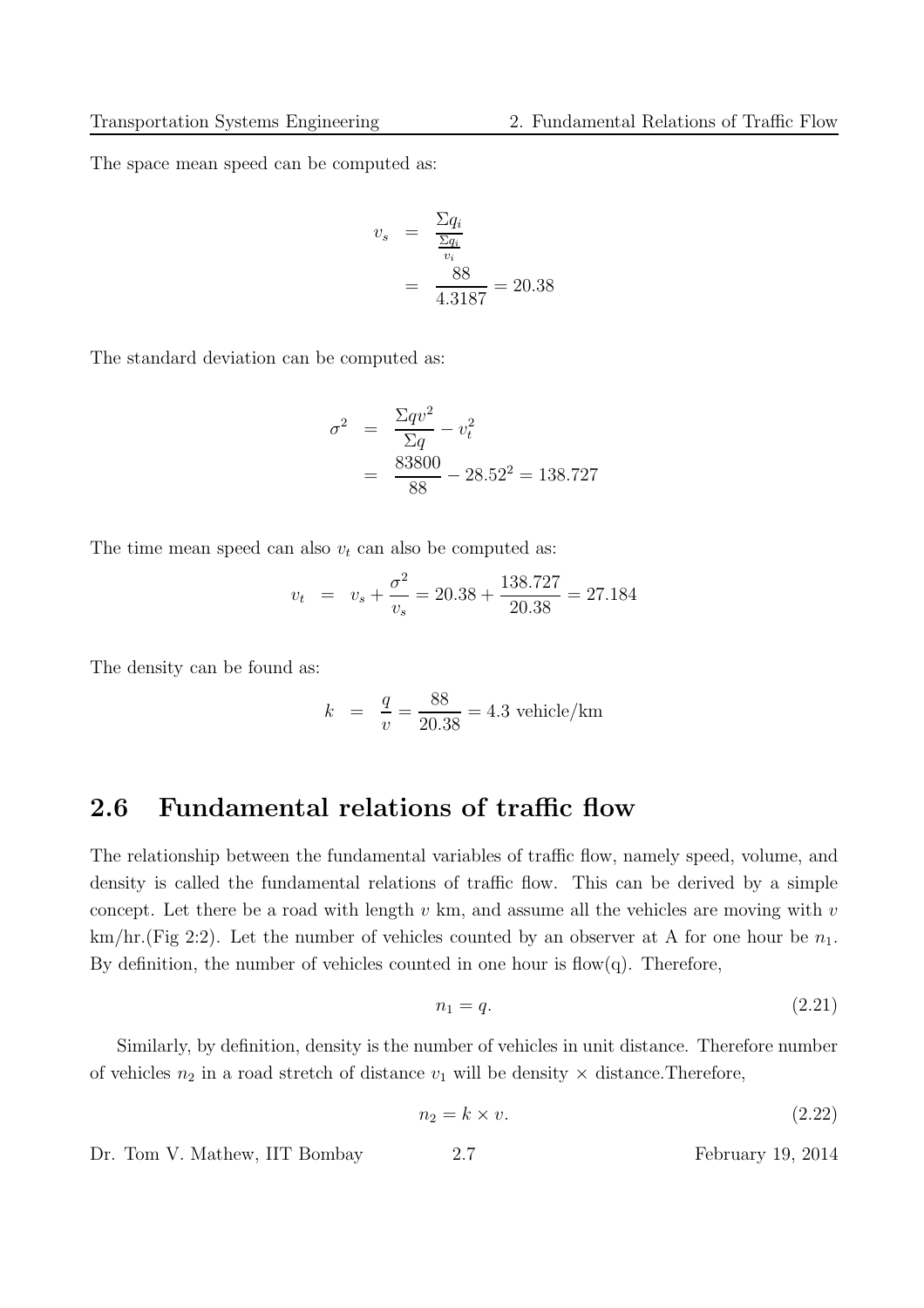

Figure 2:2: Illustration of relation between fundamental parameters of traffic flow

Since all the vehicles have speed  $v$ , the number of vehicles counted in 1 hour and the number of vehicles in the stretch of distance v will also be same. (ie  $n_1 = n_2$ ). Therefore,

$$
q = k \times v. \tag{2.23}
$$

This is the fundamental equation of traffic flow. Please note that,  $v$  in the above equation refers to the space mean speed will also be same.

# 2.7 Fundamental diagrams of traffic flow

The relation between flow and density, density and speed, speed and flow, can be represented with the help of some curves. They are referred to as the fundamental diagrams of traffic flow. They will be explained in detail one by one below.

### 2.7.1 Flow-density curve

The flow and density varies with time and location. The relation between the density and the corresponding flow on a given stretch of road is referred to as one of the fundamental diagram of traffic flow. Some characteristics of an ideal flow-density relationship is listed below:

- 1. When the density is zero, flow will also be zero,since there is no vehicles on the road.
- 2. When the number of vehicles gradually increases the density as well as flow increases.
- 3. When more and more vehicles are added, it reaches a situation where vehicles can't move. This is referred to as the jam density or the maximum density. At jam density, flow will be zero because the vehicles are not moving.
- 4. There will be some density between zero density and jam density, when the flow is maximum. The relationship is normally represented by a parabolic curve as shown in figure 2:3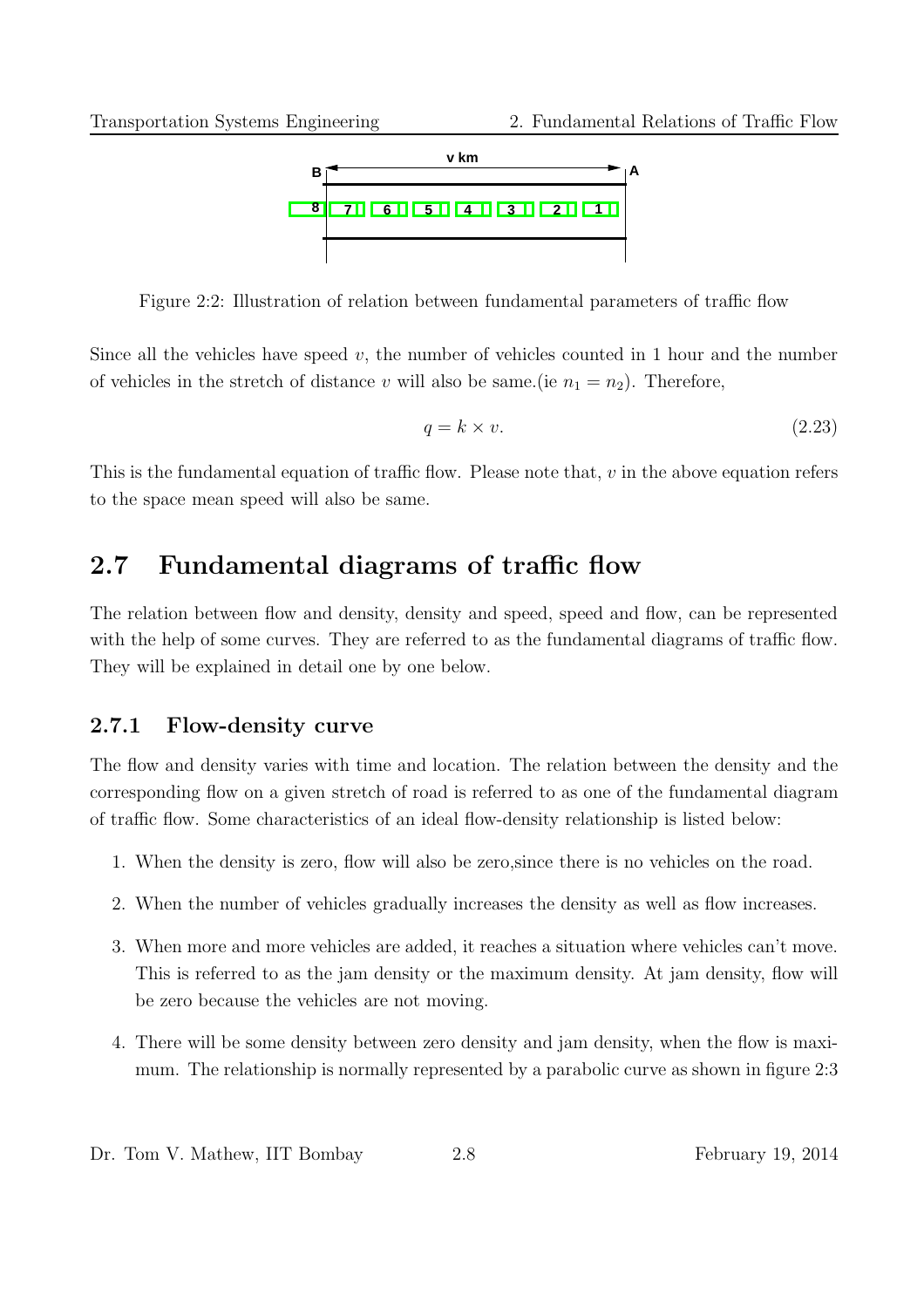

Figure 2:3: Flow density curve

The point O refers to the case with zero density and zero flow. The point B refers to the maximum flow and the corresponding density is  $k_{max}$ . The point C refers to the maximum density  $k_{jam}$  and the corresponding flow is zero. OA is the tangent drawn to the parabola at O, and the slope of the line OA gives the mean free flow speed, ie the speed with which a vehicle can travel when there is no flow. It can also be noted that points D and E correspond to same flow but has two different densities. Further, the slope of the line OD gives the mean speed at density  $k_1$  and slope of the line OE will give mean speed at density  $k_2$ . Clearly the speed at density  $k_1$  will be higher since there are less number of vehicles on the road.

#### 2.7.2 Speed-density diagram

Similar to the flow-density relationship, speed will be maximum, referred to as the free flow speed, and when the density is maximum, the speed will be zero. The most simple assumption is that this variation of speed with density is linear as shown by the solid line in figure 2:4. Corresponding to the zero density, vehicles will be flowing with their desire speed, or free flow speed. When the density is jam density, the speed of the vehicles becomes zero. It is also possible to have non-linear relationships as shown by the dotted lines. These will be discussed later.

#### 2.7.3 Speed flow relation

The relationship between the speed and flow can be postulated as follows. The flow is zero either because there is no vehicles or there are too many vehicles so that they cannot move. At maximum flow, the speed will be in between zero and free flow speed. This relationship is shown in figure 2:5. The maximum flow  $q_{max}$  occurs at speed u. It is possible to have two

Dr. Tom V. Mathew, IIT Bombay 2.9 February 19, 2014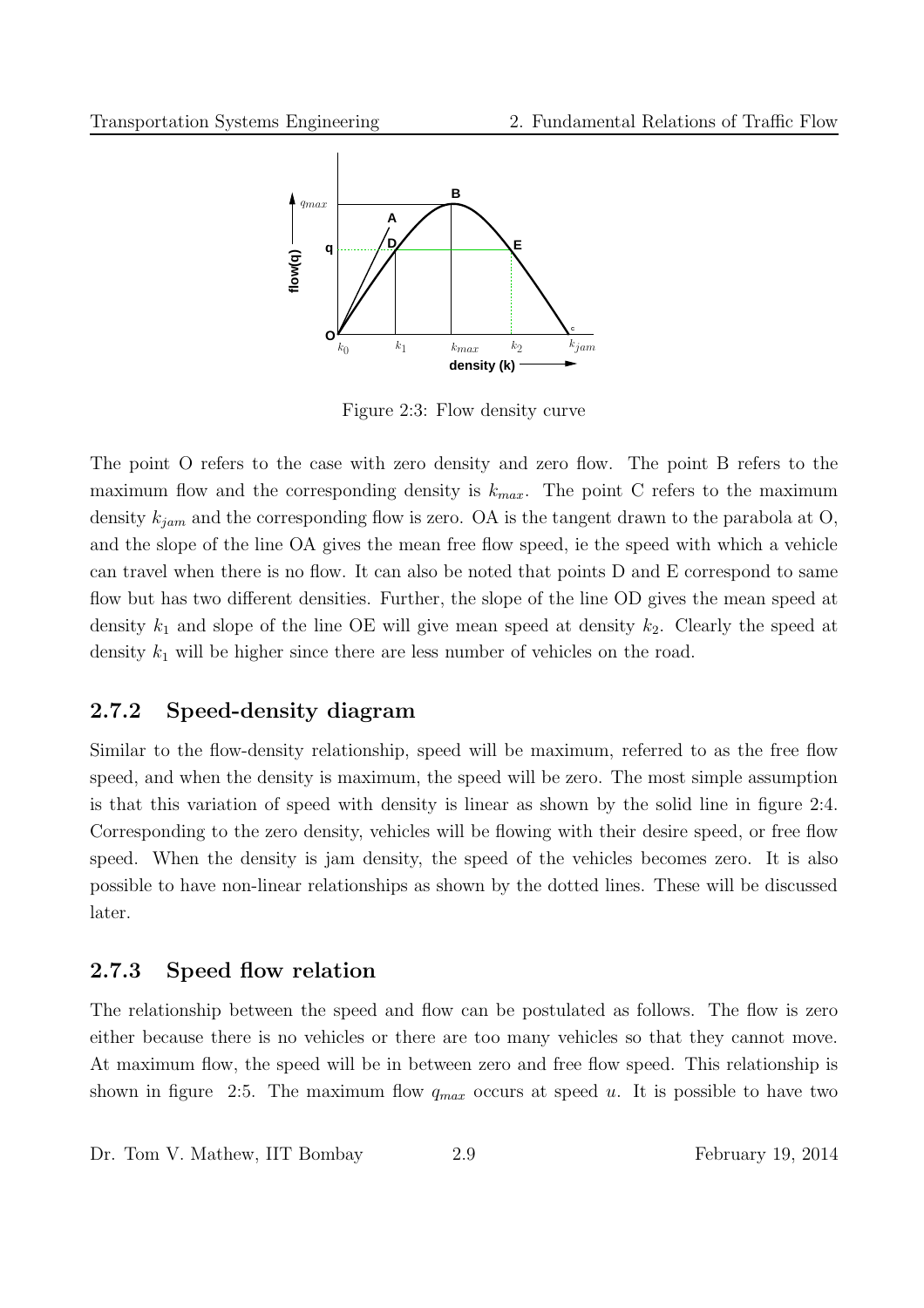

Figure 2:4: Speed-density diagram



Figure 2:5: Speed-flow diagram